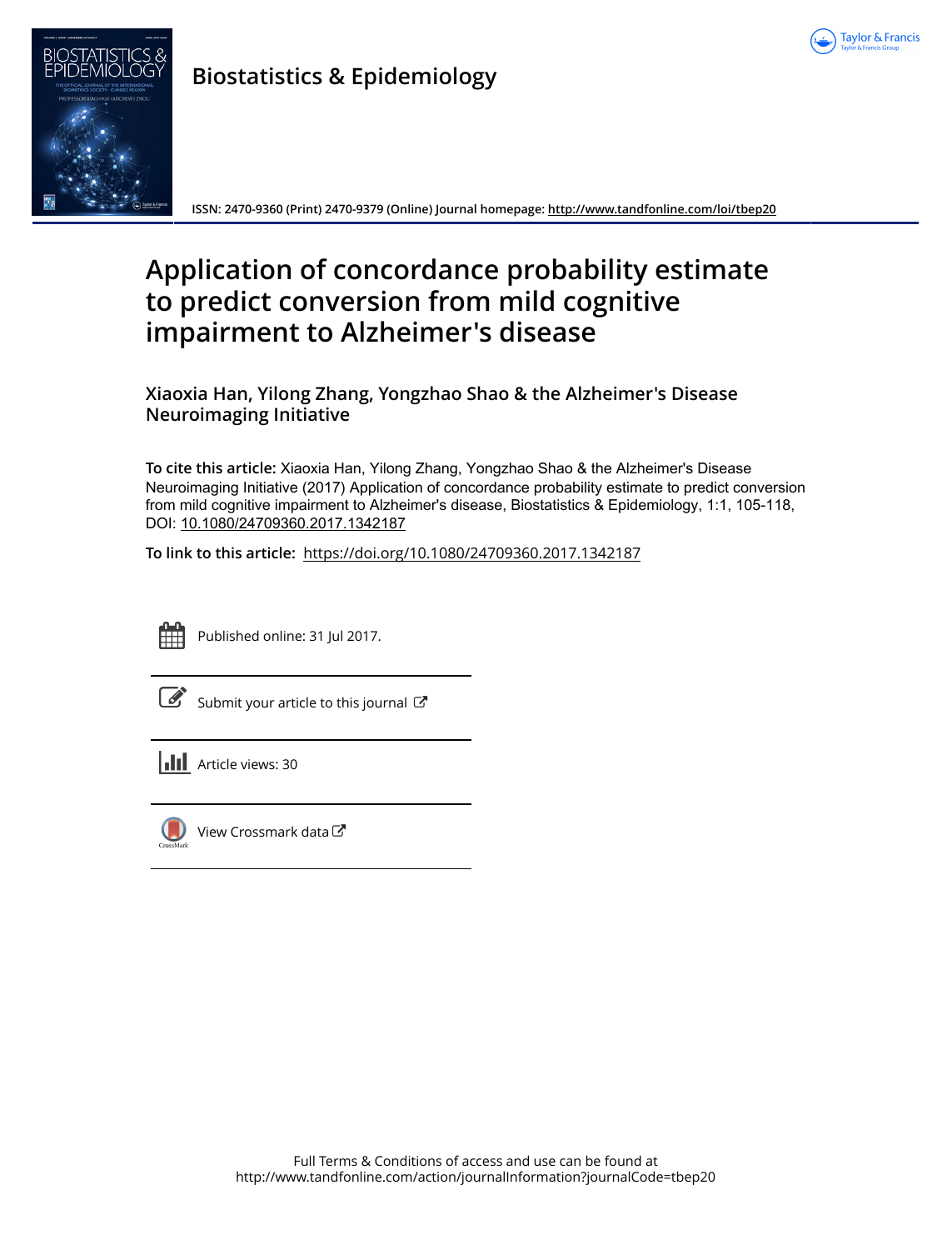

Check for updates

# Application of concordance probability estimate to predict conversion from mild cognitive impairment to Alzheimer's disease

Xi[a](#page-1-0)oxia Han<sup>a</sup>, Yilong Zhang<sup>[b](#page-1-0)</sup>, Yongzhao Shao<sup>a</sup> and the Alzheimer's Dis[ea](#page-1-0)se Neuroimaging Initiative<sup>a[\\*](#page-1-1)</sup>

<span id="page-1-0"></span><sup>a</sup>Department of Population Health, New York University School of Medicine, New York, USA; <sup>b</sup>Merck Research Laboratories, Rahway, NJ, USA

#### ABSTRACT

Subjects with mild cognitive impairment (MCI) have a substantially increased risk of developing dementia due to Alzheimer's disease (AD). Identifying MCI subjects who have high progression risk to AD is important in clinical management. Existing risk prediction models of AD among MCI subjects generally use either the AUC or Harrell's C-statistic to evaluate predictive accuracy. AUC is aimed at binary outcome and Harrell's C-statistic depends on the unknown censoring distribution. Gönen and Heller's K-index, also known as concordance probability estimate (CPE), is another measure of overall predictive accuracy for Cox proportional hazards (PH) models, which does not depend on censoring distribution. As a comprehensive example, using Alzheimer's Disease Neuroimaging Initiative (ADNI) data-set, we built a Cox PH model to predict the conversion from MCI to AD where the prognostic accuracy was evaluated using K-index.

#### **ARTICLE HISTORY**

Received 31 December 2016 Accepted 7 June 2017

#### **KEYWORDS**

Alzheimer's disease; mild cognitive impairment; risk prediction model; prognostic accuracy; concordance probability

# 1. Introduction

<span id="page-1-2"></span>Alzheimer's disease (AD) is the most common cause of dementia. It is projected that the number of Americans with AD will increase from 5.4 million in 2016 to 13.8 million in 2050 [[1\]](#page-12-0). Subjects with mild cognitive impairment (MCI) have a substantially increased risk of developing dementia due to AD. Several studies have suggested that patients with MCI will convert to AD at an annual conversion rate of 10%–15% [2[–](#page-12-1)4]. Early identification of subjects with MCI who are at risk of progression to AD is of great clinical importance in delaying or preventing the transition from MCI to AD.

<span id="page-1-5"></span><span id="page-1-4"></span><span id="page-1-3"></span>A major focus of MCI research has been to distinguish individuals who will progress to AD from those who will not [[5,6\]](#page-12-2). Several studies have developed prediction models for MCI to AD conversion using positron emission tomography (PET) images [\[7, 8\]](#page-12-3),

© 2017 International Biometric Society – Chinese Region

CONTACT Yongzhao Shao <a>
Shaoy01@nyu.edu<br/>
Integrable of the Shaoy01@nyu.edu

<span id="page-1-1"></span><sup>\*</sup>Data used in preparation of this article were obtained from the Alzheimer's Disease Neuroimaging Initiative (ADNI) database (adni.loni.usc.edu). As such, the investigators within the ADNI contributed to the design and implementation of ADNI and/or provided data but did not participate in analysis or writing of this report. A complete listing of ADNI investigators can be found at **[http://adni.loni.usc.edu/wp-content/uploads/how\\_to\\_apply/ADNI\\_Acknowledgement\\_List.pdf](http://adni.loni.usc.edu/wp-content/uploads/how_to_apply/ADNI_Acknowledgement_List.pdf)**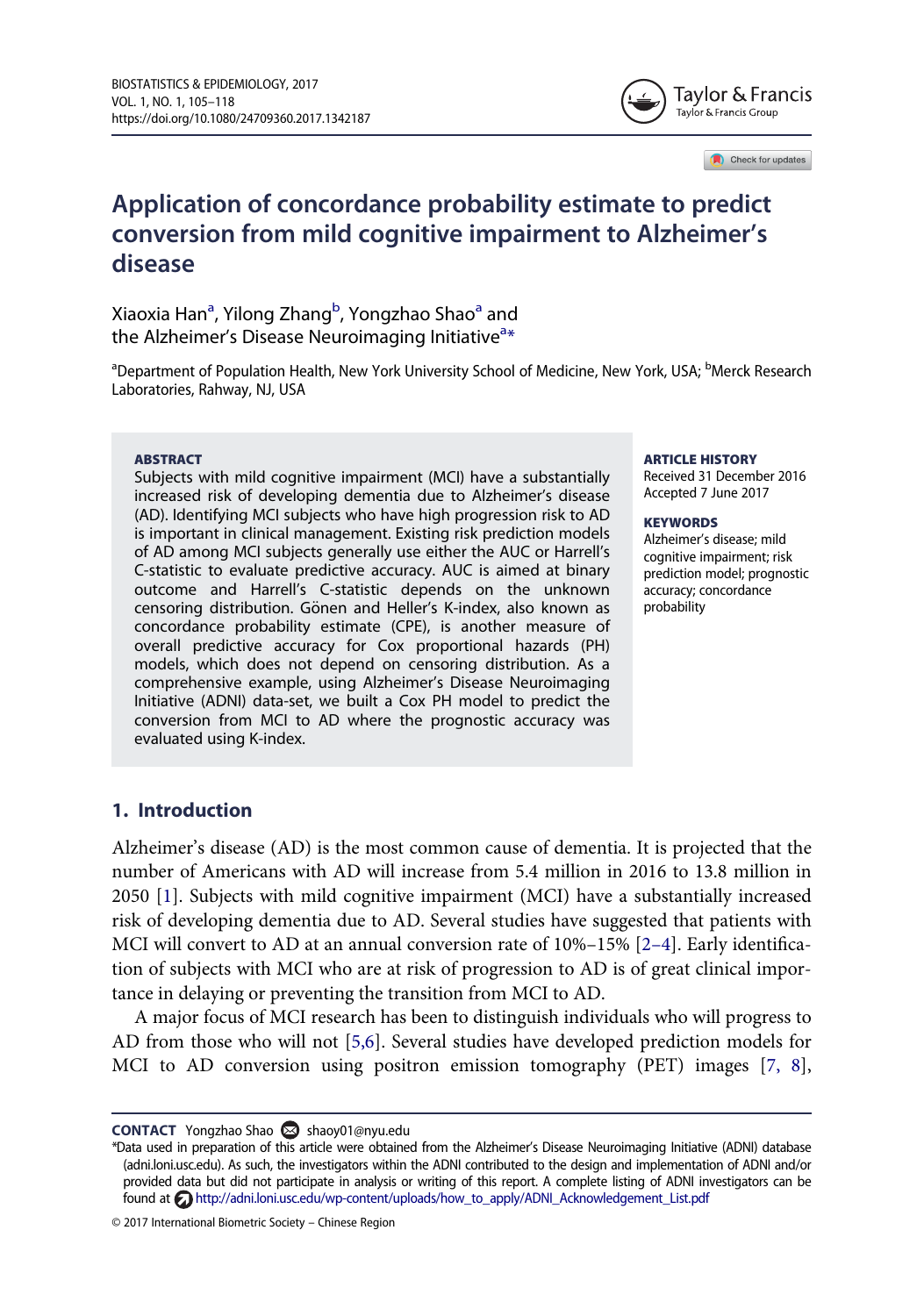<span id="page-2-2"></span><span id="page-2-1"></span>magnetic resonance images (MRI) [9–[12](#page-13-0)], cerebrospinal fluid (CSF) biomarkers [\[13,14\]](#page-13-1), or combining MRI and CSF measures [[15,16\]](#page-13-2). Most of these studies employed logistic regression or other classification methods to investigate AD progression at certain year (e.g. 5-year or 10-year), where area under the receiver operating characteristic curve (AUC) was used to evaluate overall predictive accuracy. Yet, AUC depends on the year selected for evaluation. An overall evaluation of the predictive accuracy may be more informative for time to AD conversion from MCI.

<span id="page-2-6"></span><span id="page-2-5"></span><span id="page-2-4"></span><span id="page-2-3"></span>There are existing studies that focused on developing risk scores for AD progression using Cox proportional hazards (PH) regression to accommodate time-to-progression from MCI to AD, and the predictive accuracy of the risk scores were evaluated using Harrell's C-statistic [17–[19\]](#page-13-3). It is known that the Harrell's C-statistic approach has a major drawback as it is generally biased and the magnitude of the bias depends on the unknown censoring distribution even asymptotically [[20,21](#page-13-4)]. Inverse probability-ofcensoring weighted (IPCW) C-statistic has been proposed by Uno et al. [\[21](#page-13-5)] and Liu, Jin [\[22](#page-13-6)] to overcome the bias of the C-statistic. The IPCW C-statistic is consistent to C-index when censoring is 'noninformative' (i.e. the random censoring time and AD-free survival time are independent). However, this 'noninformative censoring' assumption is usually not satisfied in practice as both random censoring time and AD-free survival time can depend on certain covariates in many applications. Another approach to overcome the dependence of the Harrell's C-statistic on censoring distribution has been proposed by Gönen and Heller [[23\]](#page-13-7), which is particularly useful when the widely used Cox PH model is assumed.

<span id="page-2-7"></span>In short, when the commonly used Cox PH models are suitable, K-index can be useful to evaluate the overall predicative accuracy for risk prediction models of AD among MCI subjects. The rest of this paper is organized as follows. In [Section 2,](#page-2-0) we briefly review Harrell's C-statistic, the IPCW C-statistic and K-index. In [Section 3](#page-4-0), we report simulation studies to compare the performance of these three methods for Cox PH models and provide more insights. In [Section 4](#page-5-0), we provide a comprehensive example, i.e. we develop an AD risk prediction model among MCI subjects based on Cox PH model using Alzheimer's Disease Neuroimaging Initiative (ADNI) data-set. We evaluate the risk score performance using K-index. The paper is concluded with discussion in [Section 5.](#page-9-0)

# <span id="page-2-0"></span>2. Method

For a randomly selected individual, let  $T$ ,  $D$ , and  $R$  denote event time, censoring time, and risk score, respectively. We assume a high risk score generally corresponds to short survival. Let  $T = min(T, D)$  denote the observed time and  $\delta = I(T < D)$  denote the event indicator under right censoring. For a pair of randomly selected independent subjects with  $(T_1, R_1)$  and  $(T_2, R_2)$ , the C-index can be denoted as

$$
C = P(R_1 > R_2 \mid T_1 < T_2),
$$

and K-index can be defined as

$$
K = P(T_1 < T_2 \mid R_1 > R_2).
$$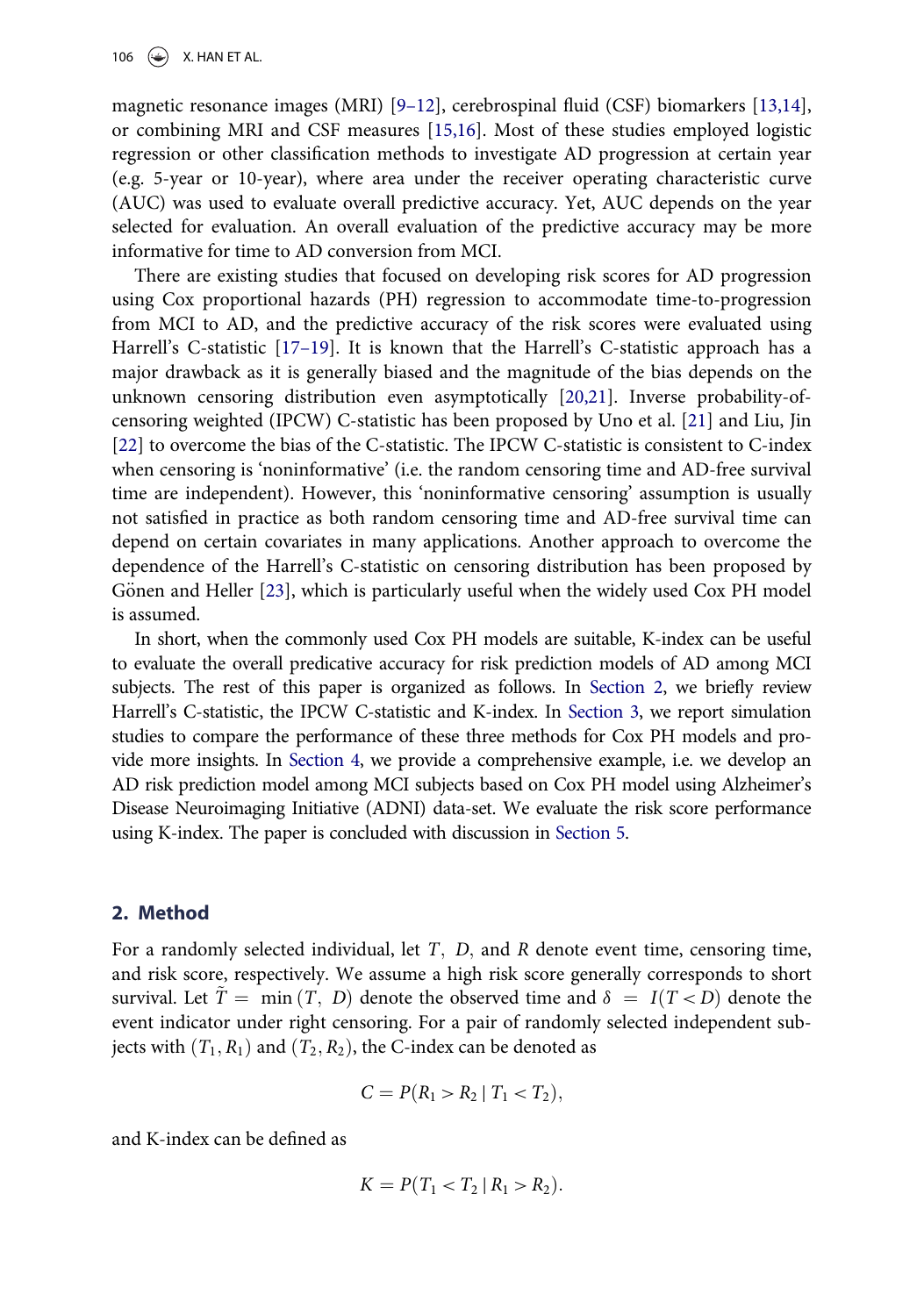C-index and K-index may take value ranging from 0.5 to 1. When K or C equals to 1,  $R_1 > R_2$  implies  $T_1 < T_2$  with probability 1 and vice versa. When K or C equals to 0.5,  $R_1 > R_2$  implies  $T_1 < T_2$  with probability 0.5 (i.e. similar to predicting an outcome via flipping a fair coin) and vice versa.

In the special case where  $T$  and  $R$  are continuous variables (i.e. the probability of tied observations can be ignored), and two randomly selected subjects with  $(T_1, R_1)$  and  $(T_2, R_2)$  are independent and identically distributed (iid), we may have

$$
P(T_1 < T_2) = P(T_1 > T_2) = 1/2
$$
 and  $P(R_1 < R_2) = P(R_1 > R_2) = 1/2$ .

Then, by the basic rule of conditional probability, we have

$$
K = P (T_1 < T_2 | R_1 > R_2) = \frac{P(T_1 < T_2, R_1 > R_2)}{P(R_1 > R_2)} = 2P(T_1 < T_2, R_1 > R_2)
$$
  
=  $\frac{P(T_1 < T_2, R_1 > R_2)}{P(T_1 < T_2)} = P (R_1 > R_2 | T_1 < T_2) = C$  (1)

That is, the true value of K-index and C-index are equal under the above condition.

<span id="page-3-0"></span>For independently observed data  $(T_i, \delta_i, R_i), i = 1, \ldots, n$ , Harrell's C-statistic [[24\]](#page-13-8) is defined as

$$
\hat{C}_{H} = \frac{\sum_{i \neq j} I(\tilde{T}_{i} < \tilde{T}_{j}) I(R_{i} > R_{j})}{\sum_{i \neq j} \delta_{i} I(\tilde{T}_{i} < \tilde{T}_{j})} \tag{2}
$$

Harrell's C-statistic is known to be a biased estimator for C-index when there is censoring, since it depends on censoring distribution [[20,21\]](#page-13-4). Therefore, even for the same population of subjects, when the censoring distributions differ in different studies, the values of the Harrell's C-statistics are not comparable. The Harrell's C-statistic and its standard error estimate can be directly obtained using the  $\cos^{-1}$  function from R package survival.

To overcome the shortcoming of Harrell's C-statistic, some new procedures have been proposed. Notably, Uno et al. [\[21](#page-13-5)] and Liu, Jin [\[22](#page-13-6)] independently investigated the socalled inverse-probability-of-censoring-weighted (IPCW) C-statistic. The IPCW C-statistic is defined as

$$
\hat{C_W} = \frac{\sum_{i \neq j} \delta_i \{\hat{G}(\tilde{T}_i)\}^{-2} I(\tilde{T}_i < \tilde{T}_j) I(R_i > R_j)}{\sum_{i \neq j} \delta_i \{\hat{G}(\tilde{T}_i)\}^{-2} I(\tilde{T}_i < \tilde{T}_j)},\tag{3}
$$

where  $\hat{G}(\cdot)$  is the Kaplan–Meier estimator of the censoring distribution. These weighted approaches are aimed at making the C-statistic independent of the underlying unknown censoring distribution. However, the consistency of such weighted version of the C-statistic  $\hat{C_W}$  depends on quite restrictive assumptions that event time T (i.e. the conversion time to AD from MCI) is independent of censoring time D. Such assumptions are usually not met in practice because the censoring time often depends on covariates that correlate to the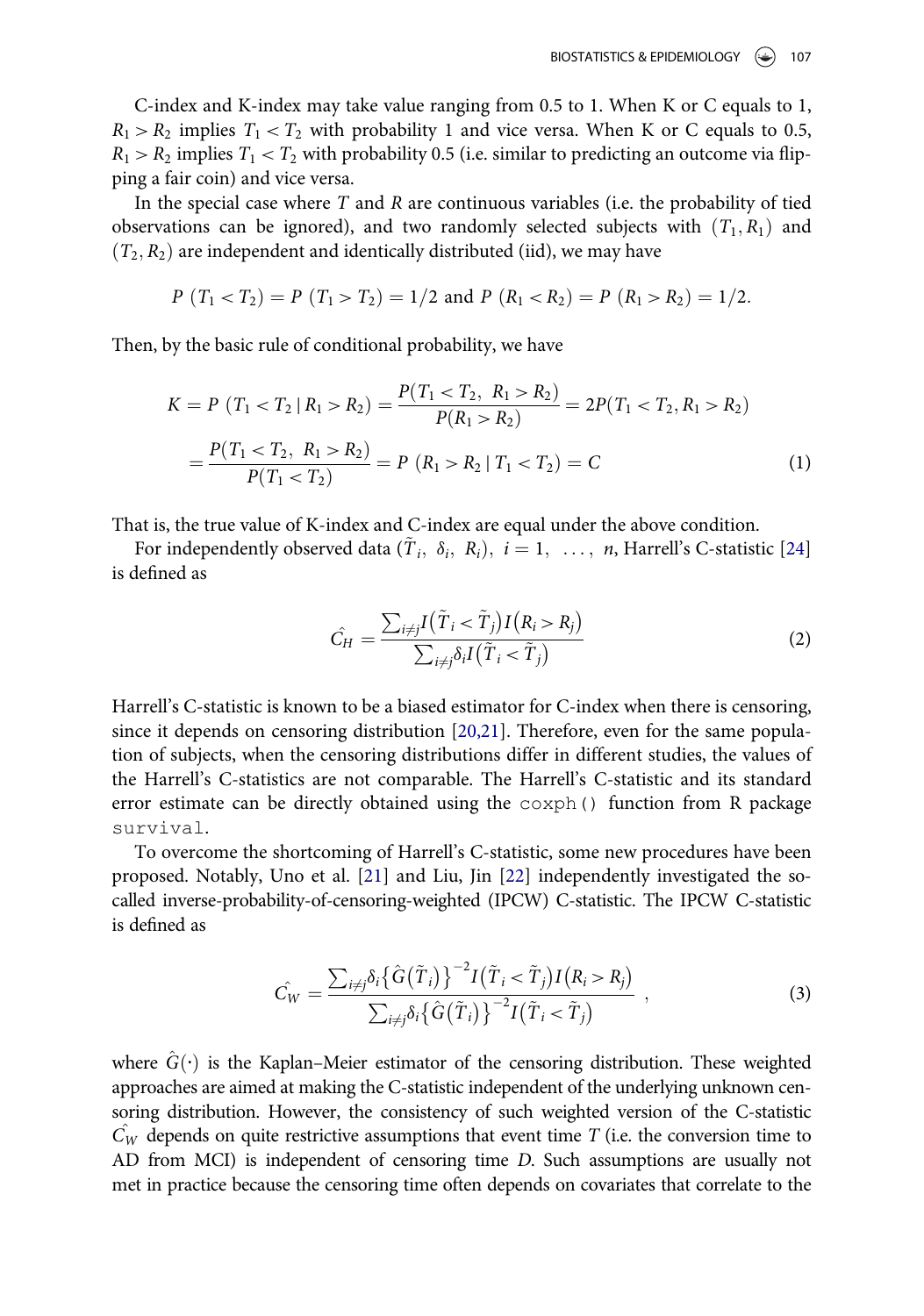108  $\left(\bigstar\right)$  X. HAN ET AL.

survival endpoint. The IPCW C-statistic and its standard error estimate can be calculated using survC1() function in R package survC1.

<span id="page-4-1"></span>Gönen and Heller [[23\]](#page-13-7) proposed K-index as a measure of discriminatory power under the commonly used Cox PH model. As is well known, the Cox PH models are among the most widely used survival models and statistical tests for the PH assumptions have been well developed. The Cox PH model can be written as

$$
\lambda(t|z) = \lambda_0(t) \exp(\beta_0^T z), \tag{4}
$$

<span id="page-4-2"></span>where  $\lambda(t|z)$  is the hazard function conditional on a p-dimensional covariate vector z,  $\lambda_0(t)$  is the baseline hazard function independent of covariate, and  $\beta_0$  is the true regression parameter. The relationship between the covariate vector  $z$  and the survival time  $t$  is determined through the survival function,

$$
S(t; z, \beta) = \exp \left\{-\exp \left(\beta^{T} z\right) \int_{0}^{t} \lambda_{0}(u) du\right\}
$$
 (5)

The Gönen and Heller's K-index is also known as concordance probability estimate (CPE). Under Cox PH moels, the CPE is defined as

$$
K_n(\hat{\beta}) = \frac{2}{n(n-1)} \sum_i \sum_{\lt j} \left\{ \frac{I\left(\hat{\beta}^T z_{ji} < 0\right)}{1 + \exp\left(\hat{\beta}^T z_{ji}\right)} + \frac{I\left(\hat{\beta}^T z_{ij} < 0\right)}{1 + \exp\left(\hat{\beta}^T z_{ij}\right)} \right\},\tag{6}
$$

where  $z_{ij}$  is the pairwise difference  $z_i - z_j$  and  $\hat{\boldsymbol{\beta}}$  is the partial likelihood estimator for  $\boldsymbol{\beta}$  in Cox PH models. Gönen and Heller also proposed a smooth version of the K-index, and more details can be found in [[23\]](#page-13-7). K-index is a function of the estimated regression parameter in Cox PH models, and therefore it is asymptotically consistent. Thus, even for finite sample, K-index is generally not sensitive to censoring distribution. The K-index and its standard error estimate can be estimated using the  $phcpe$  () function from the R package CPE by directly inputting the coxph object from coxph() function in argument coxfit and setting argument CPE.  $SE = TRUE$ . Another function phcpe2() in R package CPE allows to estimate K-index and the standard error by inputting the coefficients and covariance matrix of the coefficients from the fitted Cox PH model and a design matrix for covariates. Since K-index is suitable for Cox PH models, it is important to test the validity of the PH assumption. The PH assumption can be checked with scaled Schoenfeld residuals for each parameter using the  $\cos z$  zph() function in the R package survival. All analyses in this paper were done using R v3.2.2.

# <span id="page-4-0"></span>3. Simulation studies

To provide insights on the behaviours of the three concordance indices under Cox PH models, we conducted extensive simulation studies to investigate their variability across different censoring proportions ranging from 0% to 80%. We consider non-informative random right censoring, that is the censoring, time is independent of the time-to-event.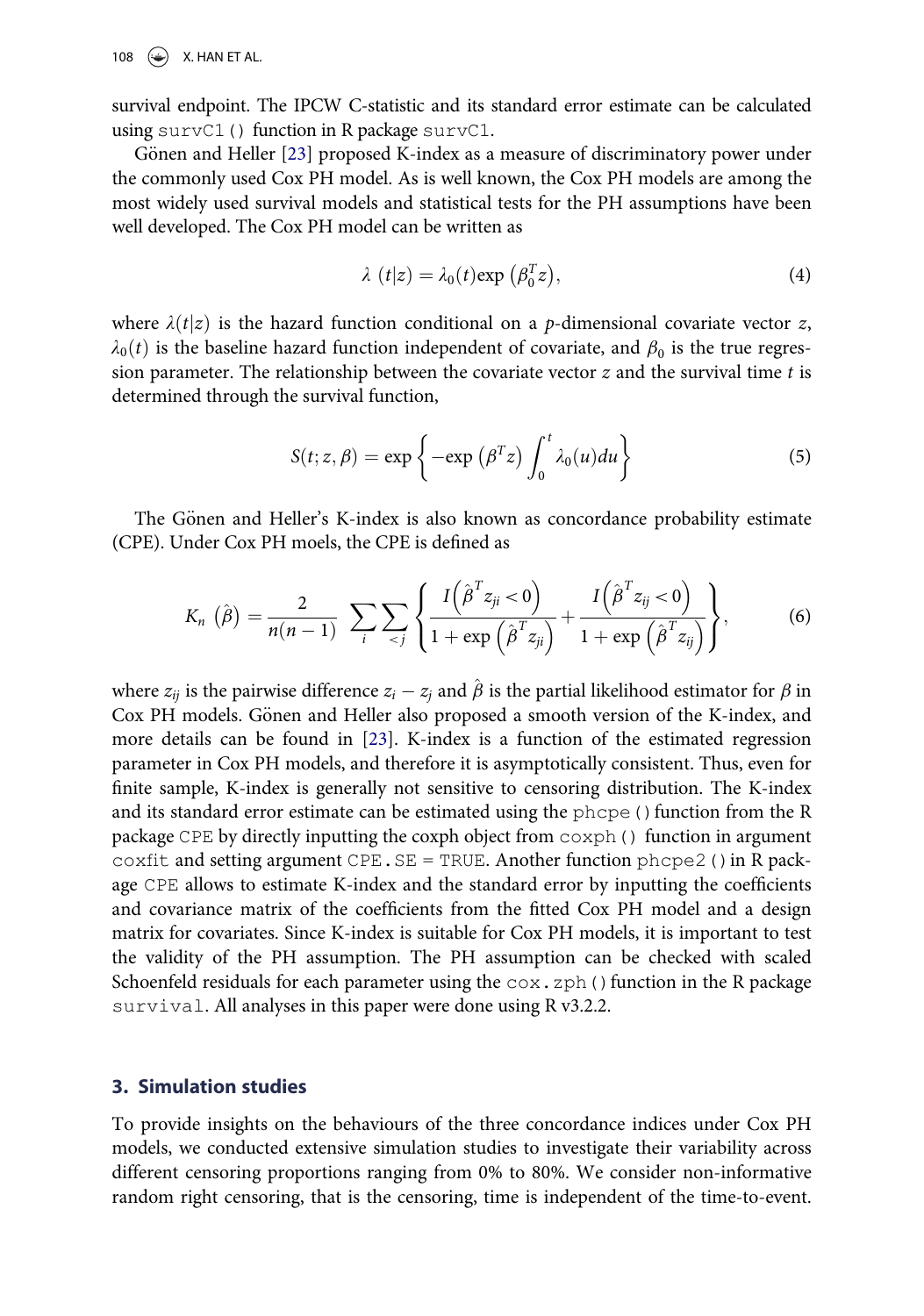This is a strong assumption, however, even under this restrictive assumption the Harrell's C-statistic and its weighted versions using inverse probabilities are still quite sensitive to the censoring distribution, which is unknown in practical applications. Following the Cox PH model in [Equation \(4\),](#page-4-1) the covariate vector was  $z = (Z_1, Z_2)$ , where  $Z_1$  and  $Z_2$  were independently generated from Normal (0, 1) and Bernoulli (0.5), respectively. The corresponding log(HR) was  $\beta = (\beta_1, \beta_2)$ , where  $\beta_1 = 1$  and  $\beta_2 = -1$ . We assumed the baseline hazard function follows an exponential distribution with a constant hazard rate  $\lambda_0(t) = 1$ . Given covariates, the event time T was generated from exponential distribution ( $\lambda$ ) with parameter  $\lambda = \exp(\beta_1 Z_1 + \beta_2 Z_2)$ . In our simulations, censoring time D was independent of T and generated from Uniform [0,  $\tau$ ], where  $\tau$  were chosen to achieve the desired censoring proportion ranging from 0% to 80%.

Under the above set up, we obtained iid copies of  $(T, \delta, z)$ , where  $T = \min (T, D)$ and  $\delta = I(T < D)$ . The corresponding risk score is  $R = \beta_1 Z_1 + \beta_2 Z_2$ . By the iid assumption and the fact that  $T$  and  $R$  are continuous variables (thus the probability of tied observations is negligible), for a pair of randomly selected individuals with bivariate  $(T_1, R_1)$ and  $(T_2, R_2)$ , Equation (1) holds, i.e. the true value of K-index and C-index are equal. In our simulation set up, the true value is K-index  $= C$ -index  $= 0.744$ . It is well known that the Gönen and Heller's K-index is a consistent estimator of the true K regardless of censoring proportion under the Cox PH models, and Harrell's C-statistic is consistent estimate of the true value only in the absence of censoring. Theoretically, under the noninformative censoring assumption, the IPCW C-statistic can consistently estimate the true C-index value, but its finite sample performance in comparison with K-index and Harrell's C-statistic has not been systematically investigated and reported. The aim of this simulation study is to investigate the relative stability of the K-index and relative instability of Harrell's C-statistic, IPCW C-statistic. We computed the Harrell's C-statistic, IPCW C-statistic and K-index using the R functions mentioned in the method section. We used various sample size ranging from  $n = 200$  to  $n = 400$ . The key results and observed patterns were not sensitive to sample size and therefore we only reported results for  $n = 200$ and  $n = 400$  in the following.

As shown in [Figure 1,](#page-6-0) in the absence of censoring, the three estimators all performed well as expected. For sample size  $n = 200$ , as censoring proportion increased, the Harrell's C-statistic increased noticeably which reflected its increased biases. The IPCW C-statistic remained stable for relative light censoring, but it started to increase when censoring became heavier. On the other hand, K-index remained stable when the censoring proportion was as high as 80%. When sample size increased to  $n = 400$ , the behaviour and bias of Harrell's C-statistic and IPCW C-statistic did not improve. More numerical details can be found in [Table 1](#page-7-0).

#### <span id="page-5-0"></span>4. Application to the ADNI data

The data source of this article was the Alzheimer's Disease Neuroimaging Initiative database ([https://ida.loni.usc.edu/\)](https://ida.loni.usc.edu/). ADNI was launched in 2003 by the National Institute on Aging (NIA), the National Institute of Biomedical Imaging and Bioengineering (NIBIB), the Food and Drug Administration (FDA), private pharmaceutical companies, and nonprofit organizations, as a \$60 million, five-year public-private partnership. The principal investigator of the initiative is Michael W. Weiner, M.D., VA medical Center and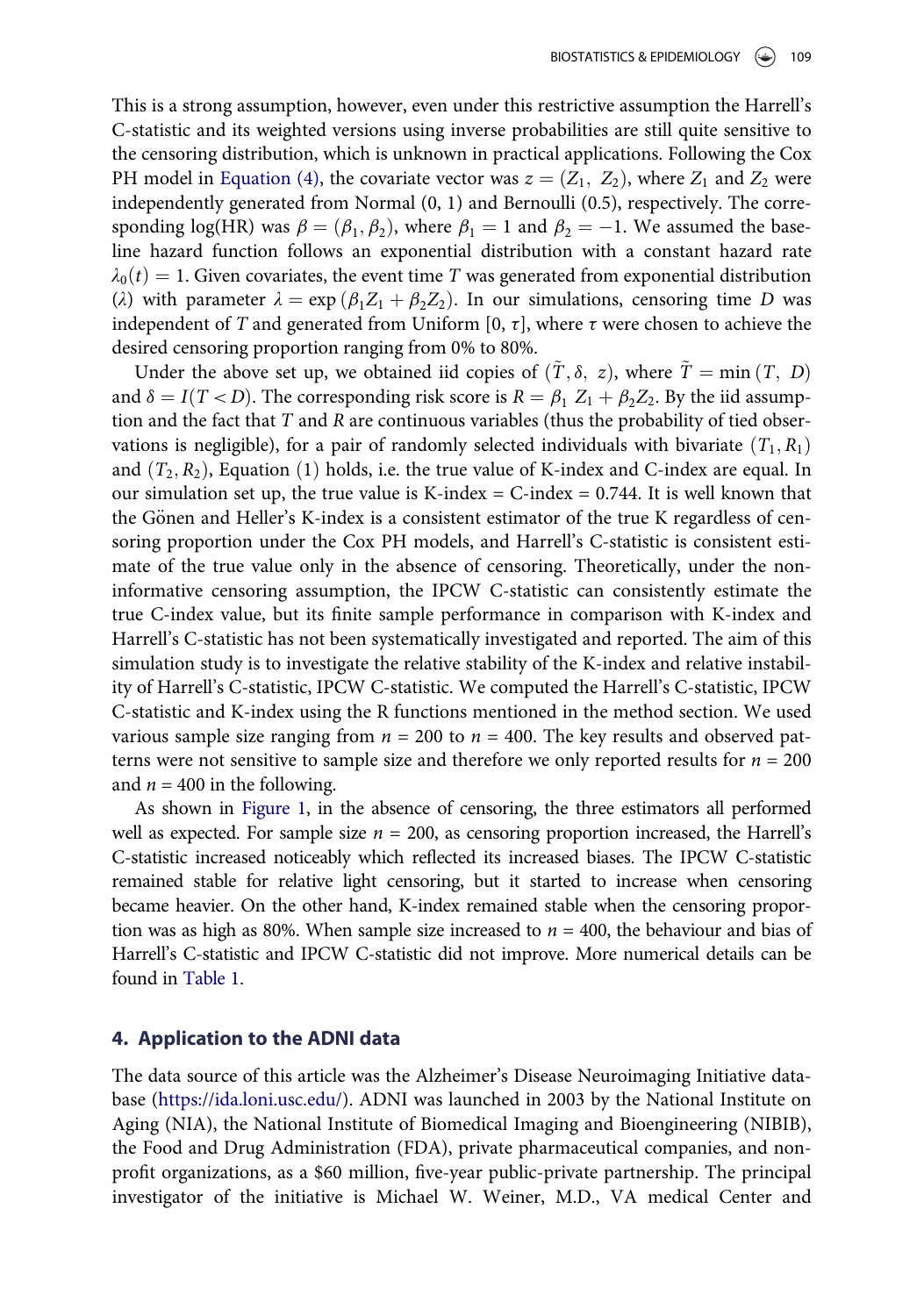<span id="page-6-0"></span>

Figure 1. Estimated concordance indices Harrell's C-statistic, IPCW C-statistic and K-index for Cox PH model under different censoring proportions with 1000 simulation replicates. The solid curves are the mean of 1000 simulation replicated for each of the estimated concordance indices. The dash line is the true value 0.744.

University of California-San Francisco. ADNI is the result of efforts of many co-investigators from a broad range of academic institutions as well as private corporations. The study subjects have been recruited from over 50 sites across the USA and Canada. The initial goal of ADNI was to recruit 800 subjects and ADNI has been followed by ADNI-GO and ADNI-2. To date these three protocols have recruited over 1500 adults, ages 55 to 90, to participate in the research, consisting of cognitively normal (NL) older individuals, individuals with MCI, and individual with AD. The follow up duration of each group is specified in the protocols for ADNI-1, ADNI-2 and ADNI-GO. Subjects originally recruited for ADNI-1 and ADNI-GO had the option to be followed in ADNI-2. Up-to-date information can be found at [http://www.adni-info.org/.](http://www.adni-info.org/)

In this real data example, we only consider subjects with baseline diagnosis as MCI. The diagnosis results were downloaded from ADNI website on April 28, 2016. We focus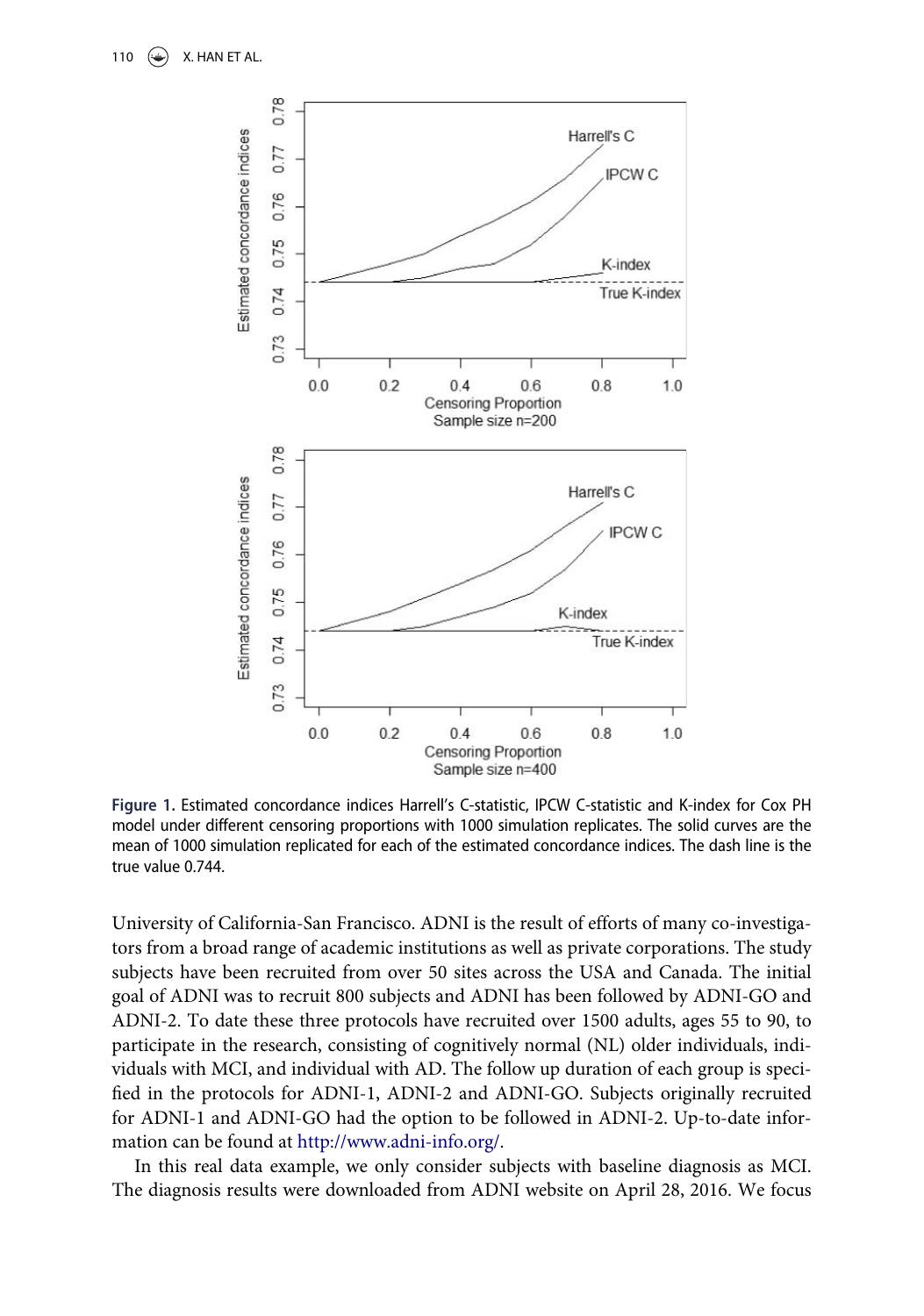<span id="page-7-0"></span>Table 1. Simulation study. Under the Cox PH model in [Equation \(5\),](#page-4-2) the covariate was  $z = (Z_1, Z_2)$ , where  $Z_1$  and  $Z_2$  were independently generated from Normal (0, 1) and Bernoulli (0.5), respectively. The corresponding log(HR) was  $\beta = (\beta_1, \beta_2)$ , where  $\beta_1 = 1$  and  $\beta_2 = -1$ . We assumed the baseline hazard function has a constant hazard rate  $\lambda_0(t) = 1$ . Thus, given covariates, the event time T was generated from exponential distribution ( $\lambda$ ) with parameter  $\lambda = \exp(\beta_1 Z_1 + \beta_2 Z_2)$ . Censoring time D was independent of T and was generated from Uniform [0,  $\tau$ ], where  $\tau$  were chosen to achieve the desired censoring proportion ranging from 0% to 80%.

| Sample<br>size | Censoring<br>proportion | Harrell's<br>C | Harrell's C<br>simulation SE | <b>IPCW</b><br>C | <b>IPCW C</b><br>simulation SE | К-<br>index | K-index<br>simulation SE |
|----------------|-------------------------|----------------|------------------------------|------------------|--------------------------------|-------------|--------------------------|
| $n = 200$      | 80%                     | 0.773          | 0.039                        | 0.766            | 0.045                          | 0.746       | 0.027                    |
|                | 70%                     | 0.766          | 0.031                        | 0.758            | 0.035                          | 0.745       | 0.023                    |
|                | 60%                     | 0.761          | 0.027                        | 0.752            | 0.028                          | 0.744       | 0.020                    |
|                | 50%                     | 0.757          | 0.024                        | 0.748            | 0.024                          | 0.744       | 0.019                    |
|                | 40%                     | 0.754          | 0.023                        | 0.747            | 0.022                          | 0.744       | 0.018                    |
|                | 30%                     | 0.750          | 0.021                        | 0.745            | 0.020                          | 0.744       | 0.017                    |
|                | 20%                     | 0.748          | 0.020                        | 0.744            | 0.019                          | 0.744       | 0.017                    |
|                | 0%                      | 0.744          | 0.018                        | 0.744            | 0.018                          | 0.744       | 0.016                    |
| $n = 400$      | 80%                     | 0.771          | 0.028                        | 0.765            | 0.033                          | 0.744       | 0.019                    |
|                | 70%                     | 0.766          | 0.022                        | 0.757            | 0.026                          | 0.745       | 0.016                    |
|                | 60%                     | 0.761          | 0.019                        | 0.752            | 0.021                          | 0.744       | 0.014                    |
|                | 50%                     | 0.757          | 0.017                        | 0.749            | 0.017                          | 0.744       | 0.013                    |
|                | 40%                     | 0.754          | 0.016                        | 0.747            | 0.015                          | 0.744       | 0.013                    |
|                | 30%                     | 0.751          | 0.015                        | 0.745            | 0.014                          | 0.744       | 0.012                    |
|                | 20%                     | 0.748          | 0.014                        | 0.744            | 0.013                          | 0.744       | 0.011                    |
|                | 0%                      | 0.744          | 0.013                        | 0.744            | 0.013                          | 0.744       | 0.011                    |

on late onset AD, thus individuals with age at AD onset younger than 60 years (indicative of possible familial AD) were excluded. Clinical data from only non-Hispanic Caucasian subjects were used in this investigation. Conversion was defined as incident Alzheimer's disease and time to conversion was measured in years.

[Table 2](#page-8-0) summarizes the baseline characteristics of the ADNI cohort. The baseline age is significantly greater in converters than non-converters, while there is no significant difference in years of education. Converters have a higher percentage of APOE e4 carriers. Neurological disorder other than AD is significantly higher among non-converters. All the neuropsychological test scores are significantly different between converters and non-converters, except for Geriatric Depression Scale.

<span id="page-7-3"></span><span id="page-7-2"></span><span id="page-7-1"></span>[Table 3](#page-8-1) summarizes Pearson correlation among neuropsychological test scores. Several pairs of neuropsychological test are highly correlated. Apolipoprotein E (APOE) e4 variant has been confirmed as a risk factor for AD [[25,26\]](#page-14-0). Age, gender, education and medical history have been reported to be associated with the risk of AD in other studies [\[17,19,27\]](#page-13-3). We used Adaptive Lasso to select variables [[29\]](#page-14-1). The candidate variables for Adaptive Lasso [\[28,29](#page-14-2)] selection include age, gender, education, APOE allele, medical history and neuropsychological test performance. As commonly used in applying Adaptive Lasso, ridge regression was used to obtain an initial  $\beta$  (ridge) to construct the adaptive weights vector, and then we applied the adaptive weights vector on the  $cv$ ,  $glmnet$  () function using the argument penalty.factor. We used 10-fold cross validation to find the optimal shrinkage factor  $\lambda$ , which is the largest value of  $\lambda$  within one standard error of the minimum of the partial likelihood deviance. The variables selected by Adaptive Lasso include APOE e4, neurological disorder other than AD, cognitive dementia rating scale sum of boxes (CDR-SB), Alzheimer's Disease Assessment Scale cognitive subscale (ADAS-cog) 13 items, mini-mental state examination score (MMSE), and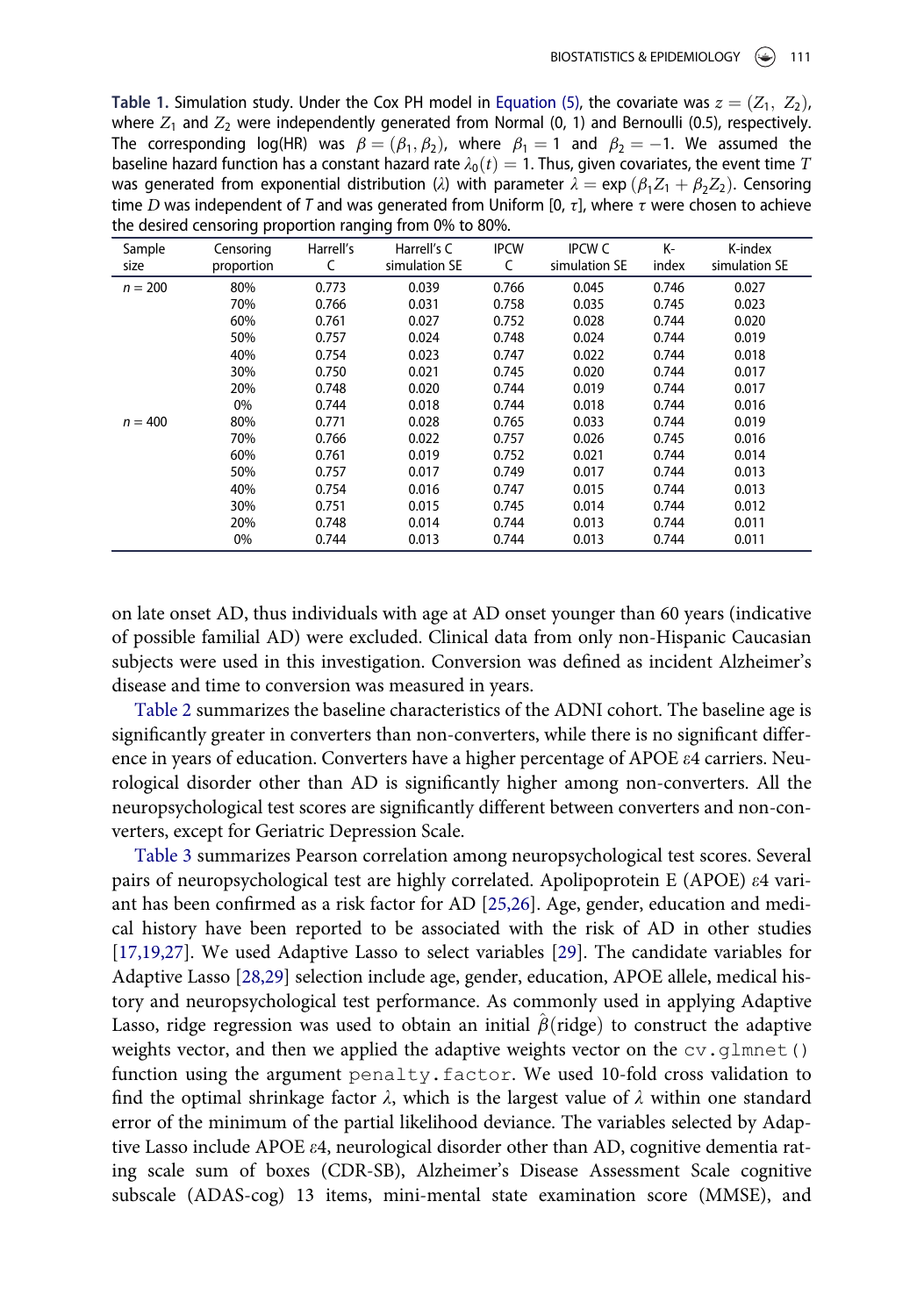#### 112  $\left(\bigoplus$  X. HAN ET AL.

#### Table 2. Summary of characteristics at baseline.

|                                       | Non-converters | Converters   |                 |
|---------------------------------------|----------------|--------------|-----------------|
| Characteristic                        | $n = 457$      | $n = 275$    | <i>p</i> -value |
| Male, No. (%)                         | 274 (60)       | 170 (61.8)   | 0.674           |
| Age, mean (sd), y                     | 72.69 (7.75)   | 74.56 (6.35) | < 0.001         |
| Education, mean (sd), y               | 16.02 (2.84)   | 15.85 (2.79) | 0.41            |
| APOE $\varepsilon$ 4, No. (%)         |                |              | < 0.001         |
| 0                                     | 266 (58.2)     | 89 (32.4)    |                 |
| 1                                     | 153 (33.5)     | 139 (50.5)   |                 |
| $\overline{2}$                        | 38(8.3)        | 47 (17.1)    |                 |
| Medical history, No. (%)              |                |              |                 |
| Psychiatric                           | 181 (39.6)     | 103 (37.5)   | 0.617           |
| Neurological disorder (other than AD) | 170 (37.2)     | 78 (28.4)    | 0.018           |
| Alcohol abuse                         | 17(3.7)        | 12(4.4)      | 0.813           |
| Drug abuse                            | 4(0.9)         | 1(0.4)       | 0.655           |
| Smoking                               | 182 (39.8)     | 108 (39.3)   | 0.944           |
| Malignancy                            | 108 (23.6)     | 64 (23.3)    | 0.983           |
| Neuropsychological test, mean (sd)    |                |              |                 |
| $GDS^*$                               | 1.63(1.41)     | 1.69(1.43)   | 0.627           |
| CDR-SB                                | 1.27(0.73)     | 1.88(0.92)   | < 0.001         |
| ADAS-cog 11 items                     | 8.82 (3.86)    | 12.8 (4.41)  | < 0.001         |
| ADAS-cog 13 items                     | 14.17 (5.86)   | 20.73 (6.08) | < 0.001         |
| <b>MMSE</b>                           | 28.01 (1.7)    | 27.04 (1.76) | < 0.001         |
| <b>RAVLT</b> immediate                | 37.34 (10.88)  | 29.08 (7.98) | < 0.001         |
| <b>RAVLT</b> learning                 | 4.67(2.51)     | 3.16(2.46)   | < 0.001         |
| <b>RAVLT</b> forgetting               | 4.48 (2.54)    | 4.93(2.26)   | 0.013           |
| RAVLT %forgetting                     | 52.96 (31.21)  | 73.92 (29.6) | < 0.001         |
| <b>FAQ</b>                            | 1.95(3.08)     | 5.27 (4.68)  | < 0.001         |

Note: Abbreviations: sd, standard deviation; GDS, Geriatric Depression Scale; CDR-SB, cognitive dementia rating scale sum of boxes; ADAS, Alzheimer's Disease Assessment Scale; MMSE, mini-mental state examination score; RAVLT, Rey Auditory Verbal Learning Test; FAQ, Functional Activities Questionnaire.

<span id="page-8-0"></span>GDS was measured during screen visit.

|                         |     |        | ADAS-cog     | ADAS-cog |         | <b>RAVLT</b> | <b>RAVLT</b> | <b>RAVLT</b> | RAVLT <sub>%</sub> |            |
|-------------------------|-----|--------|--------------|----------|---------|--------------|--------------|--------------|--------------------|------------|
|                         | GDS | CDR-SB | 11 items     | 13 items | MMSE    | immediate    | learning     | forgetting   | forgetting         | <b>FAQ</b> |
| GDS                     |     | 0.09   | $\mathbf{0}$ | 0        | 0.03    | $\mathbf{0}$ | 0.02         | $-0.01$      | $-0.02$            | 0.09       |
| CDR-SB                  |     |        | 0.26         | 0.29     | $-0.19$ | $-0.22$      | $-0.16$      | 0.06         | 0.21               | 0.55       |
| ADAS-cog 11 items       |     |        |              | 0.95     | $-0.4$  | $-0.61$      | $-0.46$      | 0.13         | 0.45               | 0.3        |
| ADAS-cog 13 items       |     |        |              |          | $-0.45$ | $-0.67$      | $-0.53$      | 0.18         | 0.53               | 0.33       |
| MMSE                    |     |        |              |          |         | 0.39         | 0.32         | $-0.03$      | $-0.28$            | $-0.16$    |
| <b>RAVLT</b> immediate  |     |        |              |          |         |              | 0.6          | $-0.12$      | $-0.59$            | $-0.27$    |
| RAVLT learning          |     |        |              |          |         |              |              | 0.03         | $-0.47$            | $-0.26$    |
| <b>RAVLT</b> forgetting |     |        |              |          |         |              |              |              | 0.77               | 0.09       |
| RAVLT % forgetting      |     |        |              |          |         |              |              |              |                    | 0.26       |
| FAQ                     |     |        |              |          |         |              |              |              |                    |            |

<span id="page-8-1"></span>Table 3. Pearson correlation between neuropsychological test scores.

Functional Activities Questionnaire (FAQ). We then developed a multivariable Cox proportional hazards regression to model the time to AD conversion among MCI patients.

[Table 4](#page-9-1) summarizes the predictors and corresponding hazard ratios for the final Cox PH model. APOE  $\varepsilon$ 4 allele is the strongest predictor (HR = 1.58, p-value < 0.001). All the other predictors have significant influence on the hazard ratio for AD (neurological disorder other than AD: HR = 0.638, p-value = 0.001, CDR-SB: HR = 1.503, p-value < 0.001; ADAS-cog 13 items: HR = 1.121, p-value < 0.001; MMSE: HR = 0.908, p-value = 0.01; FAQ: HR = 1.086, p-value  $<$  0.001). It is important to verify the proportional hazards assumption when using Cox PH models. [Table 5](#page-9-2) summarizes the test results for PH assumption for the fitted Cox PH model. We confirm that there is no strong evidence to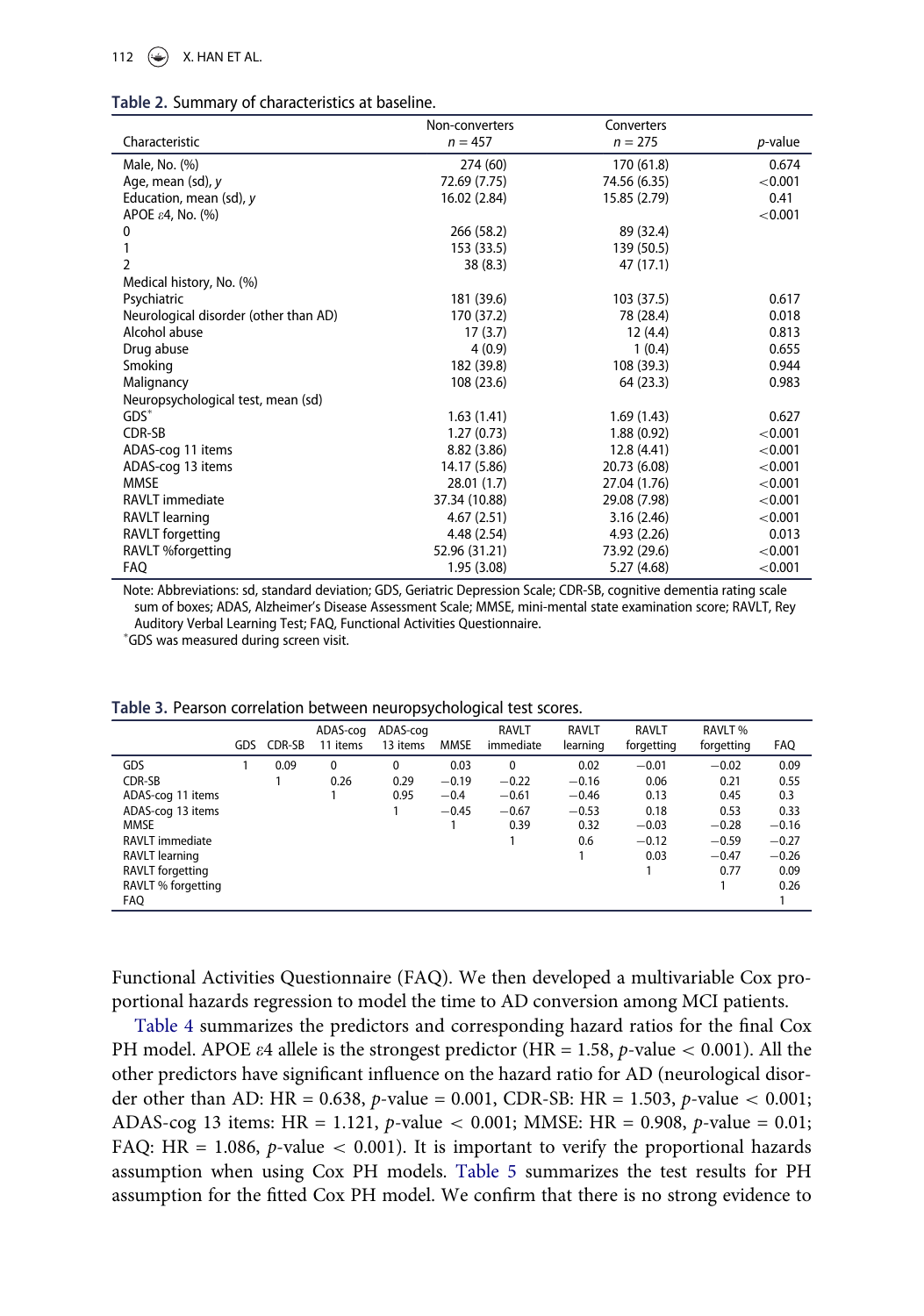| . טוי שיור                            |                      |                 |
|---------------------------------------|----------------------|-----------------|
| Variable                              | HR (95% CI)          | <i>p</i> -value |
| APOE $\varepsilon$ 4                  | 1.58 (1.33, 1.877)   | < 0.001         |
| Neurological disorder (other than AD) | 0.638(0.487, 0.835)  | 0.001           |
| CDR-SB                                | 1.503 (1.291, 1.748) | < 0.001         |
| ADAS-cog 13                           | 1.121 (1.098, 1.145) | < 0.001         |
| <b>MMSE</b>                           | 0.908(0.842, 0.979)  | 0.011           |
| <b>FAO</b>                            | 1.086 (1.056, 1.117) | < 0.001         |

<span id="page-9-1"></span>Table 4. Multivariate Cox proportional hazard model for conversion from MCI to AD.

<span id="page-9-2"></span>Table 5. Test results of the proportional hazards assumption for the fitted multivariable Cox regression model.

| Variable                            | rho      | <i>p</i> -value |
|-------------------------------------|----------|-----------------|
| APOE $\varepsilon$ 4                | 0.112    | 0.063           |
| Neurological disorder other than AD | 0.08     | 0.188           |
| CDR-SB                              | $-0.028$ | 0.656           |
| ADAS-cog 13                         | $-0.017$ | 0.788           |
| <b>MMSE</b>                         | $-0.031$ | 0.606           |
| <b>FAO</b>                          | 0.001    | 0.992           |
| <b>GLOBAL</b>                       |          | 0.496           |

reject the null hypothesis of a correlation coefficient  $rho = 0$  for any parameter in the model with time. Furthermore, the  $p$ -value for the global chi-square test for PH assumption is 0.496. With the relatively small number of baseline predictors in the Cox PH model, the prognostic accuracy of the model is very good with a K-index 0.77 (95% CI 0.75–0.79). Using training and evaluation sets by random splitting the data-set yields similar results, e.g. using 90% data to develop the Cox PH model and the remaining 10% as evaluation set, based on 1000 replications, the estimated K-index has mean 0.77 with standard error 0.01. On the other hand, the Harrell's C-statistic is 0.84 (95% CI 0.80– 0.87). The inflated C-statistic value under heavy censoring is in agreement with our simulation results presented in [Figure 1,](#page-6-0) and also similar to the real data example presented in Gönen and Heller [[23\]](#page-13-7).

### <span id="page-9-0"></span>5. Discussion

Several risk prediction tools have been developed to predict the conversion from MCI to AD recently. Many of them utilized MRI image, PET image, CSF biomarkers, or a combination of them in the prediction model  $[7-16]$  $[7-16]$  $[7-16]$ . Most of these studies employed logistic regression or other classification methods and used AUC to evaluate predictive accuracy at a certain year after MCI. Yet, MCI to AD conversion is a time to event data, and an overall evaluation of the predictive accuracy is of interest and may be more informative. Some of the biomarkers and radiographic imaging evidence can be quite expensive and often invasive. A few studies have developed non-invasive risk scores for AD progression using Cox PH regression, and the accuracy was evaluated using Harrell's C statistic [\[17](#page-13-3)– [19\]](#page-13-3). It is well known Harrell's C statistic depends on the unknown censoring distribution, which diminishes its interpretability and practical utility. On the other hand, Cox PH models are widely applicable, and Gönen and Heller's K-index can be used when Cox PH assumption is satisfied.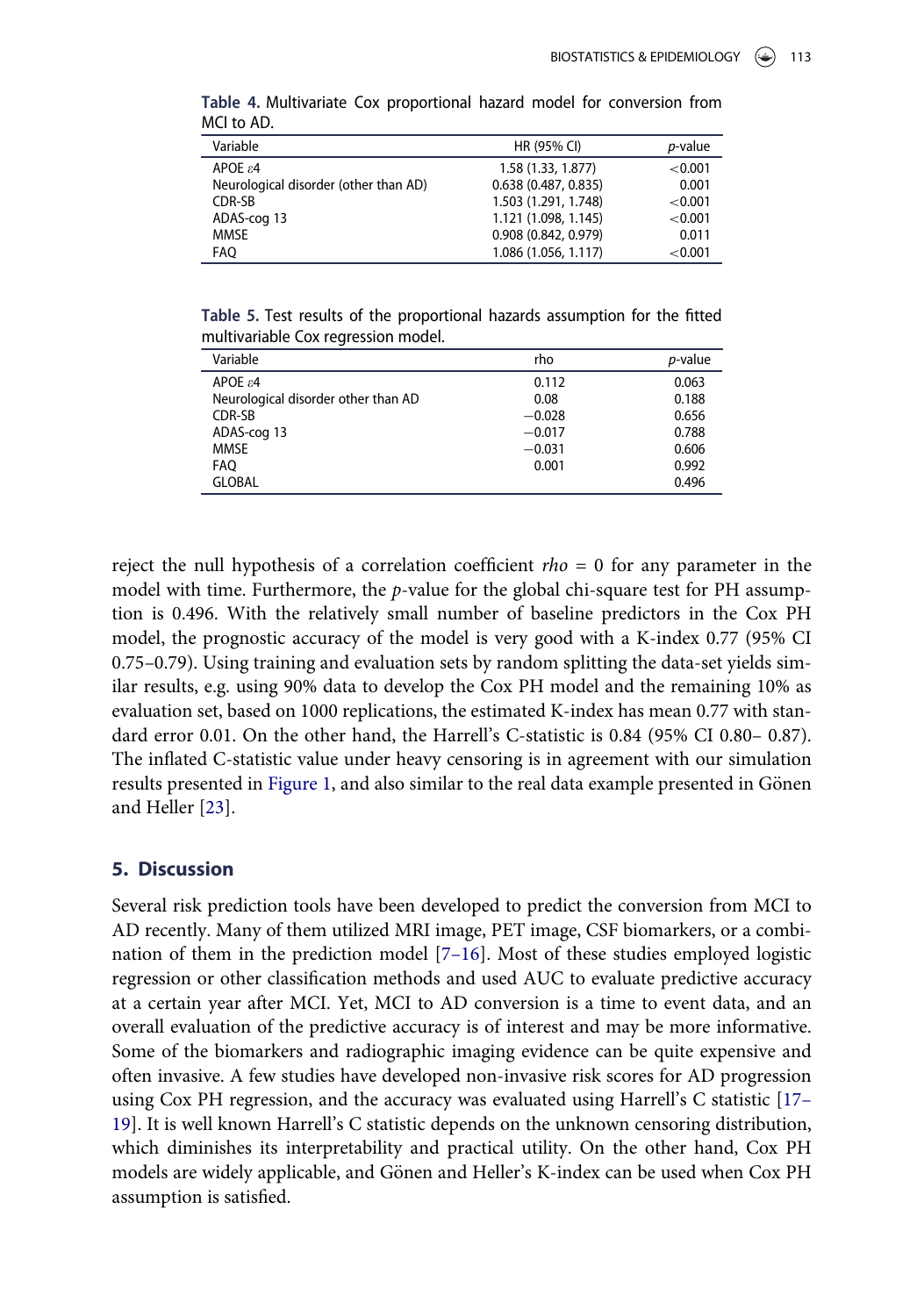114  $\left(\bigstar\right)$  X. HAN ET AL.

As a semi-parametric method, Cox PH model can be fitted without estimating the baseline hazard function. The coefficients fitted by Cox PH model (i.e.  $\hat{\beta}$ ) reflect relative risks. Based on such estimated coefficients from the fitted Cox PH model, we can estimate concordance probabilities as overall measures of discriminative power. On the other hand, to obtain the absolute risk using Cox PH models, we would need to estimate the baseline hazard function. In general, the baseline hazard functions cannot be consistently estimated in outcome dependent sampling studies or non-prospective studies. ADNI is an outcome-dependent sampling study, and thus the baseline hazard function may not be reliable estimated. If survival data based on well-designed prospective studies is available, the baseline hazard function  $\lambda_0(t)$  and baseline cumulative hazard function  $\Lambda_0(t)$  can be estimated using basehaz() function in R package survival. When a new MCI patient comes in with relevant covariates in the Cox PH model, we can use the fitted Cox PH model to estimate the hazard function  $\lambda_-(t|z,\hat{\beta}, \hat{\lambda_0}(t)) = \hat{\lambda_0}_-(t) \exp{(\hat{\beta}^T z)}$ . The cumulative hazard function  $\Lambda$   $(t | z, \beta, \hat{\lambda}_0(t)) = \hat{\Lambda}_0$   $(t) \exp{(\hat{\beta}^T z)}$  can then be estimated by integrating  $\lambda$   $(t|z, \beta, \hat{\lambda}_0(t)) = \hat{\lambda}_0$   $(t)exp(\hat{\beta}^T z)$ . Then one can estimate the probability from MCI to conversion to  $AD$  at time  $t$  by

$$
S(t|z,\hat{\beta},\hat{\lambda}_0(t)) = \exp[-\Lambda(t|z,\hat{\beta},\hat{\lambda}_0(t))] = \exp[-\hat{\Lambda}_0(t)\exp(\hat{\beta}^T z)].
$$

Although  $\beta$  is a vector of finite dimension and easy to estimate, the baseline hazard function  $\lambda_0(t)$  generally has infinite dimension. Thus, a relative large sample size is required to obtain a reliable estimate of  $\lambda_0(t)$ . In addition, careful model calibration is usually required.

K-index for Cox PH models is analogous to the area under the ROC curve (AUC) for logistic regression to classify a binary outcome such as disease and no disease. The AUC for logistic regression can be obtained using either retrospective casecontrol data or prospective data. On the other hand, the positive predictive value and negative predictive value depend on disease prevalence in the underlying study population which cannot be consistently estimated based only on retrospective casecontrol data. While absolute risk is useful, it is quite expensive to estimate, and in many applications, we do not necessarily need to know the absolute risk for patients. The relative risks estimated from Cox PH model have been widely used in clinical study design and decision making. For example, the relative risk score (i.e.  $\hat{\beta}^T z$ ) obtained from Cox PH model can be useful to select a subgroup of MCI patients with high risk of conversion to AD into clinical trials.

<span id="page-10-0"></span>Unlike the Harrell's C-statistic, K-index is robust to the unknown censoring distribution. K-index also has simple closed-form formula thus easy to compute. Moreover, it is straightforward to compare two risk score systems by comparing the corresponding K-indices. In particular, one can calculated the difference of the two K-indices with bootstrapped confidence intervals [[30](#page-14-3)]. These confidence intervals are easy to obtain and straightforward for interpretation. In contrast, the difference of two C-statistics can be shown to depend on the unknown censoring distribution in general [\[21,31](#page-13-5)], and thus it does not have much practical utility. As discussed by Gönen and Heller [\[23](#page-13-7)], K-index can be viewed as an extension of the AUC for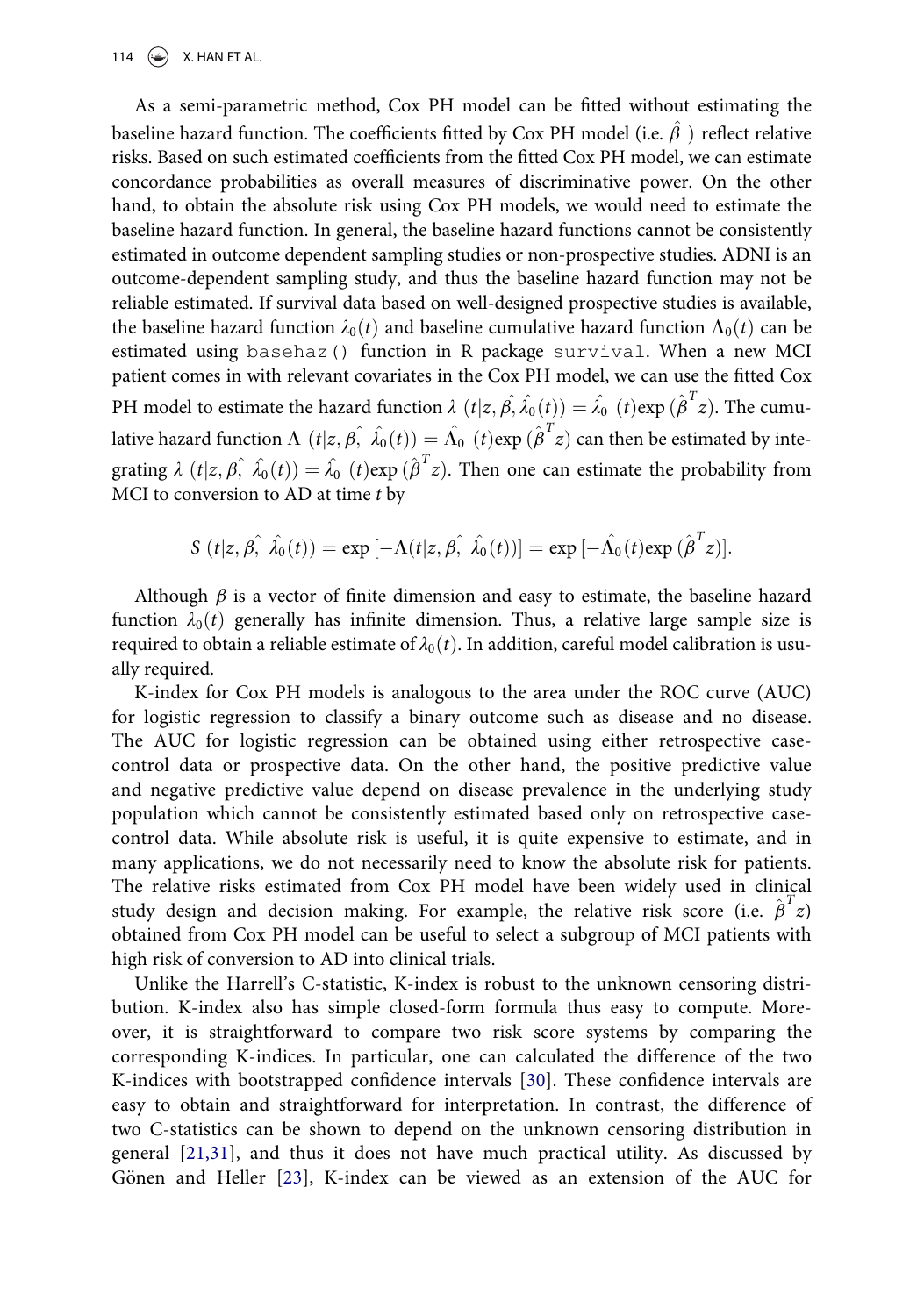binary outcome to censored time-to-event outcome under Cox PH models. When proportional odds (PO) models and other transformational models are more suited than Cox PH models for the data-set, extended K-index in Zhang and Shao [[30\]](#page-14-3) might be used in similar fashion to evaluate predictive accuracy of related models for disease progression.

Although we have shown some advantages of K-index compared to Harrell's C-statistic and IPCW C-statistic, the K-index also has some limitations. First, it is suitable only under Cox PH models. If the PH assumption is not satisfied, K-index may give misleading estimates. Second, the K-index itself does not reflect absolute risk. Another limitation of our study is that it is possible that other cohort does not have the neuropsychological tests we selected using the ADNI data. Another model may have to be established using other available test scores in similar manner and K-index can be used to measure the overall discriminative power. Nevertheless, our results indicate that the more easily available cognitive tests instead of more expensive (and possibly invasive) biomarkers can have great potential to facilitate the selection of the 'right' MCI population for future clinical trials.

To sum up, we suggest using K-index to evaluate overall predictive accuracy when PH assumption is satisfied. As a comprehensive example, we developed a risk score to predict the progression from MCI to AD using a Cox PH model, and applied K-index to evaluate the fitted Cox PH model after confirmed the PH assumption was satisfied. One major strength of this risk score is the simplicity. It only includes six simple items, i.e. APOE  $\varepsilon$ 4 allele, medical history-neurological disorder other than AD, cognitive dementia rating scale sum of boxes (CDR-SB), Alzheimer's Disease Assessment Scale cognitive subscale (ADAS-Cog) 13 items, mini-mental state examination score (MMSE), and Functional Activities Questionnaire (FAQ). In addition, this risk score is cost-effective. APOE e4 allele, medical history and neuropsychological test performance are relative easy to gather, compared to the more expensive MRI scan, PET scan, as well as CSF biomarkers which requires invasive lumbar puncture. Interestingly, the accuracy of this risk score was very good with a K-index 0.77. Our results highlight the important role of neuropsychological tests in terms of prediction of Alzheimer's disease risk for MCI patients.

## Acknowledgments

This research was partially supported by a pilot project from NYU Alzheimer's Disease Center under the NIH/NIA grant P30 AG08051. Also, data collection and sharing for this project was funded by the Alzheimer's Disease Neuroimaging Initiative (ADNI) (National Institutes of Health Grant U01 AG024904). ADNI PI is Michael W. Weiner, MD [\(Michael.Weiner@ucsf.edu\)](mailto:Michael.Weiner@ucsf.edu). A complete listing of ADNI investigators can be found at [https://adni.loni.usc.edu/wp-content/uploads/](https://adni.loni.usc.edu/wp-content/uploads/how_to_apply/ADNI_Acknowledgement_List.pdf) how to apply/ADNI\_Acknowledgement\_List.pdf. Data used in preparation of this article were obtained from the ADNI (adni.loni.usc.edu). As such, the investigators within the ADNI contributed to the design and implementation of ADNI and/or provided data but did not participate in analysis or writing of this report. ADNI is funded by the National Institute on Aging, the National Institute of Biomedical Imaging and Bioengineering, and through generous contributions from the following: AbbVie, Alzheimer's Association; Alzheimer's Drug Discovery Foundation; Araclon Biotech; BioClinica, Inc.; Biogen; Bristol-Myers Squibb Company; CereSpir, Inc.; Cogstate; Eisai Inc.; Elan Pharmaceuticals, Inc.; Eli Lilly and Company; EuroImmun; F. Hoffmann-La Roche Ltd and its affiliated company Genentech, Inc.; Fujirebio; GE Healthcare; IXICO Ltd.; Janssen Alzheimer Immunotherapy Research & Development, LLC.; Johnson & Johnson Pharmaceutical Research &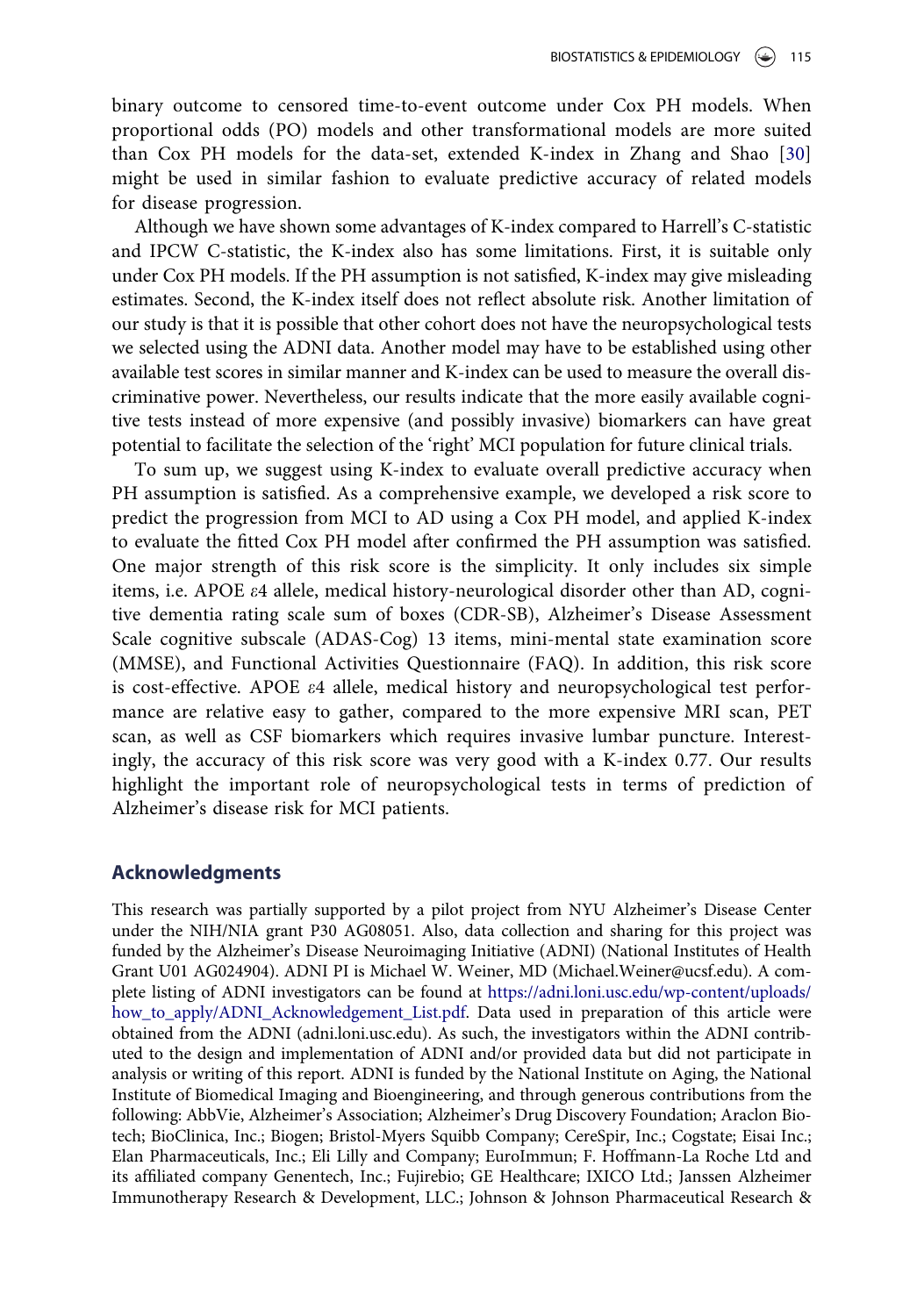116  $\left(\frac{1}{2}\right)$  X. HAN ET AL.

Development LLC.; Lumosity; Lundbeck; Merck & Co., Inc.; Meso Scale Diagnostics, LLC.; NeuroRx Research; Neurotrack Technologies; Novartis Pharmaceuticals Corporation; Pfizer Inc.; Piramal Imaging; Servier; Takeda Pharmaceutical Company; and Transition Therapeutics. The Canadian Institutes of Health Research is providing funds to support ADNI clinical sites in Canada. Private sector contributions are facilitated by the Foundation for the National Institutes of Health [\(www.fnih.org](http://www.fnih.org)). The grantee organization is the Northern California Institute for Research and Education, and the study is coordinated by the Alzheimer's Therapeutic Research Institute at the University of Southern California. ADNI data are disseminated by the Laboratory for Neuro Imaging at the University of Southern California.

# Disclosure statement

No potential conflict of interest was reported by the authors.

# Funding

National Institute on Aging [grant number P30 AG08051].

# Notes on contributors

Xiaoxia Han is a PhD student in Biostatistics Division, Department of Population Health, New York University School of Medicine, New York, NY.

Yilong Zhang is a senior scientist in BARDS at Merck & Co., Inc., Rahway, NJ.

Yongzhao Shao is a professor, Division of Biostatistics, Department of Population Health, New York University School of Medicine, New York, NY. Dr Yongzhao is the core director of NYU Alzheimer's Disease Center Data and Statistics Core.

# <span id="page-12-0"></span>References

- [1] Alzheimer's A. Alzheimer's disease facts and figures. Alzheimers Dement. [2016](#page-1-2); 12(4):459– 509. PubMed PMID: 27570871.
- <span id="page-12-1"></span>[2] Petersen RC, Smith GE, Waring SC, et al. Mild cognitive impairment: clinical characterization and outcome. Arch Neurol. [1999;](#page-1-3)56(3):303–308. PubMed PMID: 10190820.
- [3] Hanninen T, Hallikainen M, Tuomainen S, et al. Prevalence of mild cognitive impairment: a population-based study in elderly subjects. Acta Neurol Scand. 2002;106(3):148–154. PubMed PMID: 12174174.
- [4] Blasko I, Jellinger K, Kemmler G, et al. Conversion from cognitive health to mild cognitive impairment and Alzheimer's disease: prediction by plasma amyloid beta 42, medial temporal lobe atrophy and homocysteine. Neurobiol Aging. 2008;29(1):1–11. doi:[10.1016/j.](https://doi.org/10.1016/j.neurobiolaging.2006.09.002) [neurobiolaging.2006.09.002. PubMed PMID: 17055615.](https://doi.org/10.1016/j.neurobiolaging.2006.09.002)
- <span id="page-12-2"></span>[5] Morris JC, Storandt M, Miller JP, et al. Mild cognitive impairment represents early-stage Alzheimer disease. Arch Neurol. [2001](#page-1-4);58(3):397–405. PubMed PMID: 11255443.
- [6] Tierney MC, Szalai JP, Snow WG, et al. Prediction of probable Alzheimer's disease in memory-impaired patients: a prospective longitudinal study. Neurology. 1996;46(3):661–665. PubMed PMID: 8618663.
- <span id="page-12-3"></span>[7] Lange C, Suppa P, Frings L, et al. Optimization of statistical single subject analysis of brain FDG PET for the prognosis of mild cognitive impairment-to-Alzheimer's disease conversion. J Alzheimers Dis. [2016;](#page-1-5)49(4):945–959. doi[:10.3233/JAD-150814. PubMed PMID: 26577523.](https://doi.org/10.3233/JAD-150814)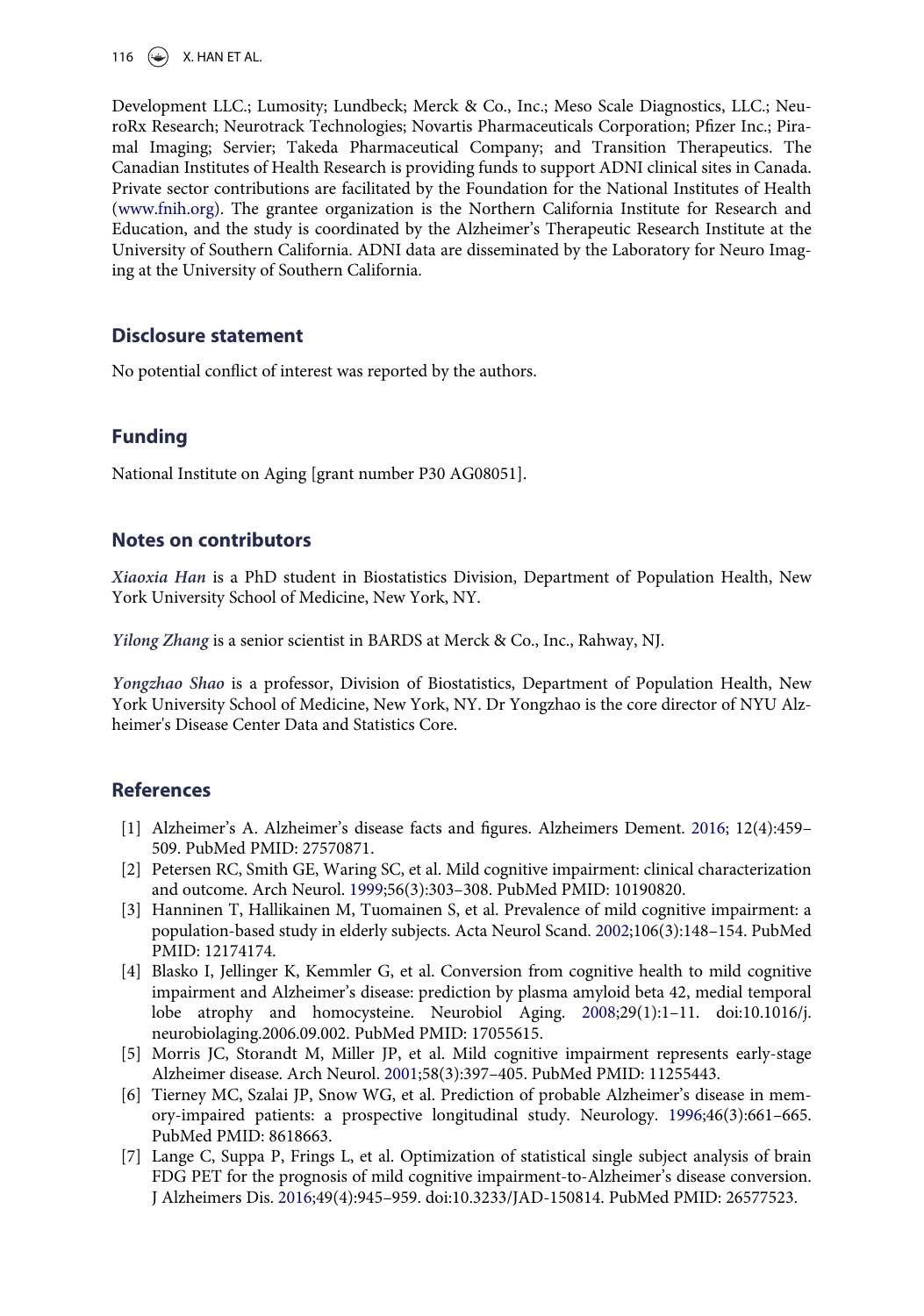- [8] Zhang S, Han D, Tan X, et al. Diagnostic accuracy of 18 F-FDG and 11 C-PIB-PET for prediction of short-term conversion to Alzheimer's disease in subjects with mild cognitive impairment. Int J Clin Pract. 2012;66(2):185–198. doi:[10.1111/j.1742-1241.2011.02845.x.](https://doi.org/10.1111/j.1742-1241.2011.02845.x) [PubMed PMID: 22257044.](https://doi.org/10.1111/j.1742-1241.2011.02845.x)
- <span id="page-13-0"></span>[9] Tong T, Gao Q, Guerrero R, et al. A novel grading biomarker for the prediction of conversion from mild cognitive impairment to Alzheimer's disease. IEEE Trans Biomed Eng. [2017](#page-2-1);64 (1):155–165. doi:[10.1109/TBME.2016.2549363. PubMed PMID: 27046891.](https://doi.org/10.1109/TBME.2016.2549363)
- [10] Wei R, Li C, Fogelson N, et al. Prediction of conversion from mild cognitive impairment to Alzheimer's disease using MRI and structural network features. Front Aging Neurosci. 2016;8:76. doi:[10.3389/fnagi.2016.00076. PubMed PMID: 27148045; PubMed Central](https://doi.org/10.3389/fnagi.2016.00076) [PMCID: PMCPMC4836149.](https://doi.org/10.3389/fnagi.2016.00076)
- [11] Liu H, Zhou X, Jiang H, et al. A semi-mechanism approach based on MRI and proteomics for prediction of conversion from mild cognitive impairment to Alzheimer's disease. Sci Rep. 2016;6:26712. doi[:10.1038/srep26712. PubMed PMID: 27273250; PubMed Central PMCID:](https://doi.org/10.1038/srep26712) [PMCPMC4896009.](https://doi.org/10.1038/srep26712)
- [12] Nesteruk M, Nesteruk T, Styczynska M, et al. Predicting the conversion of mild cognitive impairment to Alzheimer's disease based on the volumetric measurements of the selected brain structures in magnetic resonance imaging. Neurol Neurochir Pol. 2015;49(6):349–353. doi[:10.1016/j.pjnns.2015.09.003. PubMed PMID: 26652867.](https://doi.org/10.1016/j.pjnns.2015.09.003)
- <span id="page-13-1"></span>[13] Koppara A, Wolfsgruber S, Kleineidam L, et al. The latent dementia phenotype delta is associated with cerebrospinal fluid biomarkers of Alzheimer's disease and predicts conversion to dementia in subjects with mild cognitive impairment. J Alzheimers Dis. [2016](#page-2-1);49(2):547–560. doi[:10.3233/JAD-150257. PubMed PMID: 26484902.](https://doi.org/10.3233/JAD-150257)
- [14] Papaliagkas VT, Anogianakis G, Tsolaki MN, et al. Prediction of conversion from mild cognitive impairment to Alzheimer's disease by CSF cytochrome c levels and N200 latency. Curr Alzheimer Res. 2009;6(3):279–284. PubMed PMID: 19519309.
- <span id="page-13-2"></span>[15] Ewers M, Walsh C, Trojanowski JQ, et al. Prediction of conversion from mild cognitive impairment to Alzheimer's disease dementia based upon biomarkers and neuropsychological test performance. Neurobiol Aging. [2012](#page-2-2);33(7):1203–1214. doi[:10.1016/j.neurobiolaging.2010.10.019.](https://doi.org/10.1016/j.neurobiolaging.2010.10.019) [PubMed PMID: 21159408; PubMed Central PMCID: PMCPMC3328615.](https://doi.org/10.1016/j.neurobiolaging.2010.10.019)
- [16] Westman E, Muehlboeck JS, Simmons A. Combining MRI and CSF measures for classification of Alzheimer's disease and prediction of mild cognitive impairment conversion. Neuroimage. 2012;62(1):229–238. doi:[10.1016/j.neuroimage.2012.04.056. PubMed PMID: 22580170.](https://doi.org/10.1016/j.neuroimage.2012.04.056)
- <span id="page-13-3"></span>[17] Anstey KJ, Cherbuin N, Herath PM, et al. A self-report risk index to predict occurrence of dementia in three independent cohorts of older adults: the ANU-ADRI. PLoS One. [2014;](#page-2-3)9(1): e86141. doi:[10.1371/journal.pone.0086141. PubMed PMID: 24465922; PubMed Central](https://doi.org/10.1371/journal.pone.0086141) [PMCID: PMCPMC3900468.](https://doi.org/10.1371/journal.pone.0086141)
- [18] Barnes DE, Beiser AS, Lee A, et al. Development and validation of a brief dementia screening indicator for primary care. Alzheimers Dement. 2014;10(6):656–665.. doi:[10.1016/j.](https://doi.org/10.1016/j.jalz.2013.11.006) [jalz.2013.11.006. PubMed PMID: 24491321; PubMed Central PMCID: PMCPMC4119094.](https://doi.org/10.1016/j.jalz.2013.11.006)
- [19] Exalto LG, Quesenberry CP, Barnes D, et al. Midlife risk score for the prediction of dementia four decades later. Alzheimers Dement. 2014;10(5):562–570. doi[:10.1016/j.jalz.2013.05.1772.](https://doi.org/10.1016/j.jalz.2013.05.1772) [PubMed PMID: 24035147.](https://doi.org/10.1016/j.jalz.2013.05.1772)
- <span id="page-13-4"></span>[20] Pencina MJ, D'Agostino RB. Overall C as a measure of discrimination in survival analysis: model specific population value and confidence interval estimation. Statist Med. [2004](#page-2-4);23 (13):2109–2123.
- <span id="page-13-5"></span>[21] Uno H, Cai T, Pencina MJ, et al. On the C-statistics for evaluating overall adequacy of risk prediction procedures with censored survival data. Stat Med. [2011](#page-2-5);30(10):1105–1117.
- <span id="page-13-6"></span>[22] Liu X, Jin Z, Graziano JH. Comparing paired biomarkers in predicting quantitative health outcome subject to random censoring. Stat Methods Med Res. [2016;](#page-2-6)25(1):447–457.
- <span id="page-13-7"></span>[23] Gönen M, Heller G. Concordance probability and discriminatory power in proportional hazards regression. Biometrika. [2005](#page-2-7);92(4):965–970.
- <span id="page-13-8"></span>[24] Harrell FE, Jr., Lee KL, Califf RM, et al. Regression modelling strategies for improved prognostic prediction. Statist Med. [1984;](#page-3-0)3(2):143–152. PubMed PMID: 6463451.